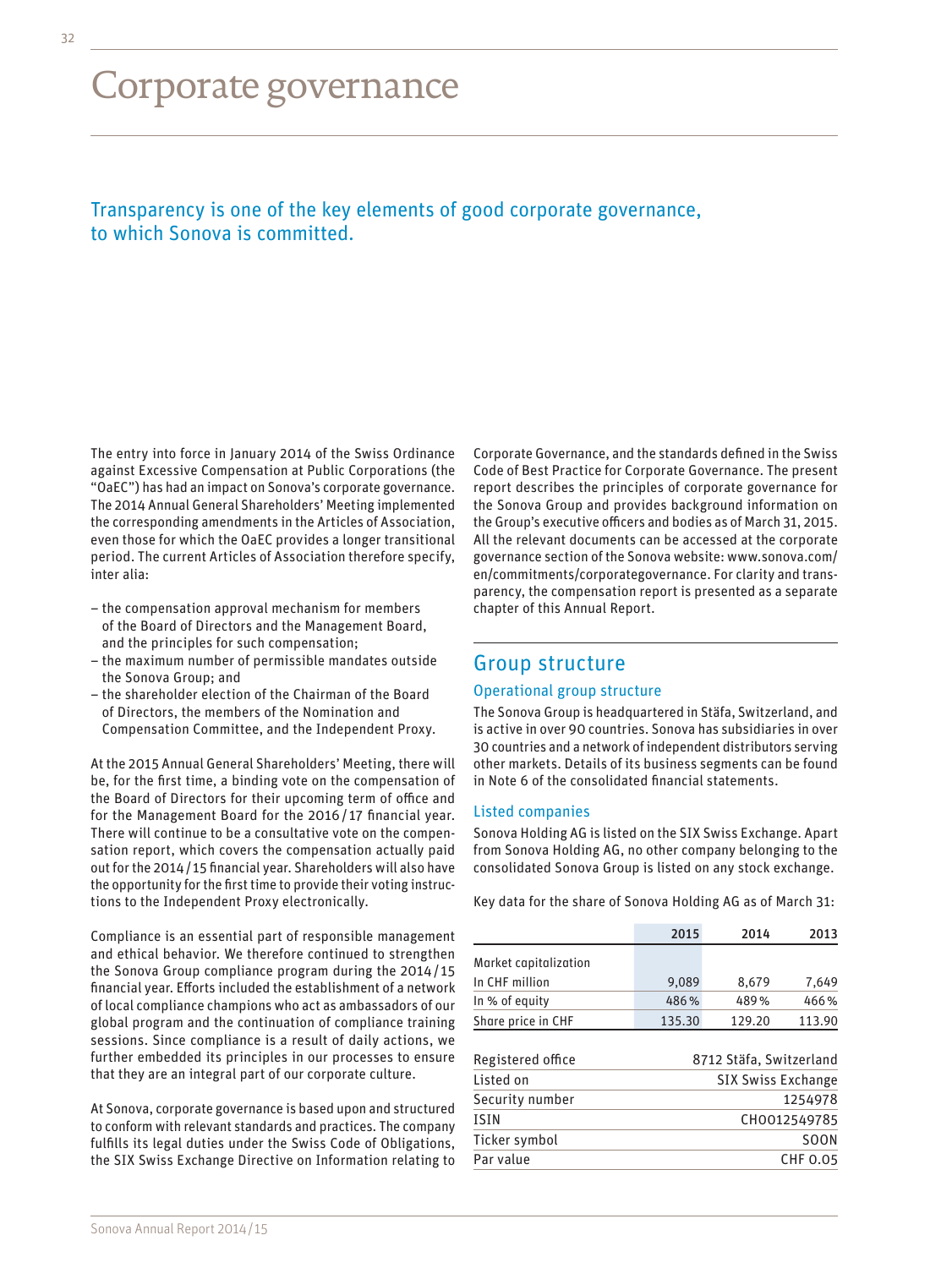#### Non-listed companies

A list of the significant companies of the Sonova Group as of March 31, 2015, can be found in the consolidated financial statements in Note 35.

# **Shareholders**

#### Registered shareholders

As of March 31, the shareholdings of registered shareholders were distributed as follows:

|                         | Registered shareholders | Registered shareholders |
|-------------------------|-------------------------|-------------------------|
| <b>Number of shares</b> | 31.3.2015               | 31.3.2014               |
| $1 - 100$               | 5,961                   | 5,418                   |
| $101 - 1,000$           | 8,907                   | 8,305                   |
| $1,001 - 10,000$        | 1,216                   | 1,121                   |
| $10,001 - 100,000$      | 167                     | 157                     |
| $100,001 - 1,000,000$   | 36                      | 37                      |
| >1.000.000              | 6                       |                         |
| <b>Total registered</b> |                         |                         |
| shareholders            | 16,293                  | 15,045                  |

### Significant shareholders

The following overview shows the registered shareholdings of significant shareholders as of March 31. Nominees are registered without voting rights. Significant shareholders may also hold non-registered shares which are reported under "Not registered":

|                              | 2015          | 2015   | 2014          | 2014   |
|------------------------------|---------------|--------|---------------|--------|
|                              | No. of shares | In $%$ | No. of shares | In $%$ |
| Chase                        |               |        |               |        |
| Nominees Ltd. <sup>1)</sup>  | 8.609.693     | 12.82  | 9.017.727     | 13.42  |
| Beda Diethelm <sup>2)</sup>  | 6,650,009     | 9.90   | 6,647,259     | 9.90   |
| Hans-Ueli Rihs <sup>2)</sup> | 4,056,000     | 6.04   | 4,125,000     | 6.14   |
| Andy Rihs <sup>2)</sup>      | 3,219,596     | 4.79   | 3.394.626     | 5.05   |
| Nortrust                     |               |        |               |        |
| Nominees Ltd. <sup>1)</sup>  | 2,415,798     | 3.60   | 2,314,385     | 3.45   |
| Registered share-            |               |        |               |        |
| holders with less            |               |        |               |        |
| than 3% of shares            | 21,825,309    | 32.49  | 23,427,377    | 34.88  |
| Not registered               | 20.396.882    | 30.36  | 18.246.913    | 27.16  |
| <b>Total shares</b>          | 67.173.287    | 100.00 | 67.173.287    | 100.00 |

<sup>1)</sup> Registered without voting rights.

2) The founding shareholders Andy Rihs, Beda Diethelm and Hans-Ueli Rihs were already shareholders before the Initial Public Offering in November 1994. There are no shareholders' agreements between these individuals.

For information on shareholders of Sonova Holding AG that have reported shareholdings of over 3% or a reduction of the shareholding below 3% in the financial year 2014/ 15, please refer to the website of the Disclosure Office of the SIX Swiss Exchange [www.six-swiss-exchange.com/shares/companies/](http://www.six-swiss-exchange.com/shares/companies/major_shareholders_en.html) [major\\_shareholders\\_en.html.](http://www.six-swiss-exchange.com/shares/companies/major_shareholders_en.html)

#### Cross-shareholdings

Sonova Holding AG has no cross-shareholdings with other companies.

# Capital structure

#### Share capital

As of March 31, 2015, the ordinary share capital of Sonova Holding AG was CHF 3,358,664 fully paid up and divided into 67,173,287 registered shares with a par value of CHF 0.05 each.

Sonova Holding AG has neither issued any participation certificates nor profit-sharing certificates.

With the exception of the treasury shares held by the company itself, each share represents one vote at the General Shareholders' Meeting and is entitled to dividend payments. As of March 31, 2015, the company held 547,313 treasury shares (previous year 10,185), whereof 546,900 shares were bought via second trading line under the share buyback program.

#### Authorized and conditional capital

#### Authorized capital

Sonova Holding AG has no authorized capital.

#### Conditional capital

The 2005 Annual General Shareholders' Meeting approved the creation of conditional share capital of 3,301,120 registered shares with a par value of CHF 0.05 per share. The purpose of this additional conditional share capital is to improve the company's financial flexibility. This capital may be used for exercising option and conversion rights granted in connection with bonds or similar debt instruments issued by the company for the purpose of financing the acquisition of companies, parts of companies or shareholdings.

At the 1994 and 2000 Annual General Shareholders' Meetings conditional share capital of 8,000,000 registered shares with a par value of CHF 0.05 per share was created for the purpose of offering Sonova shares to key employees of the Sonova Group through an equity participation program.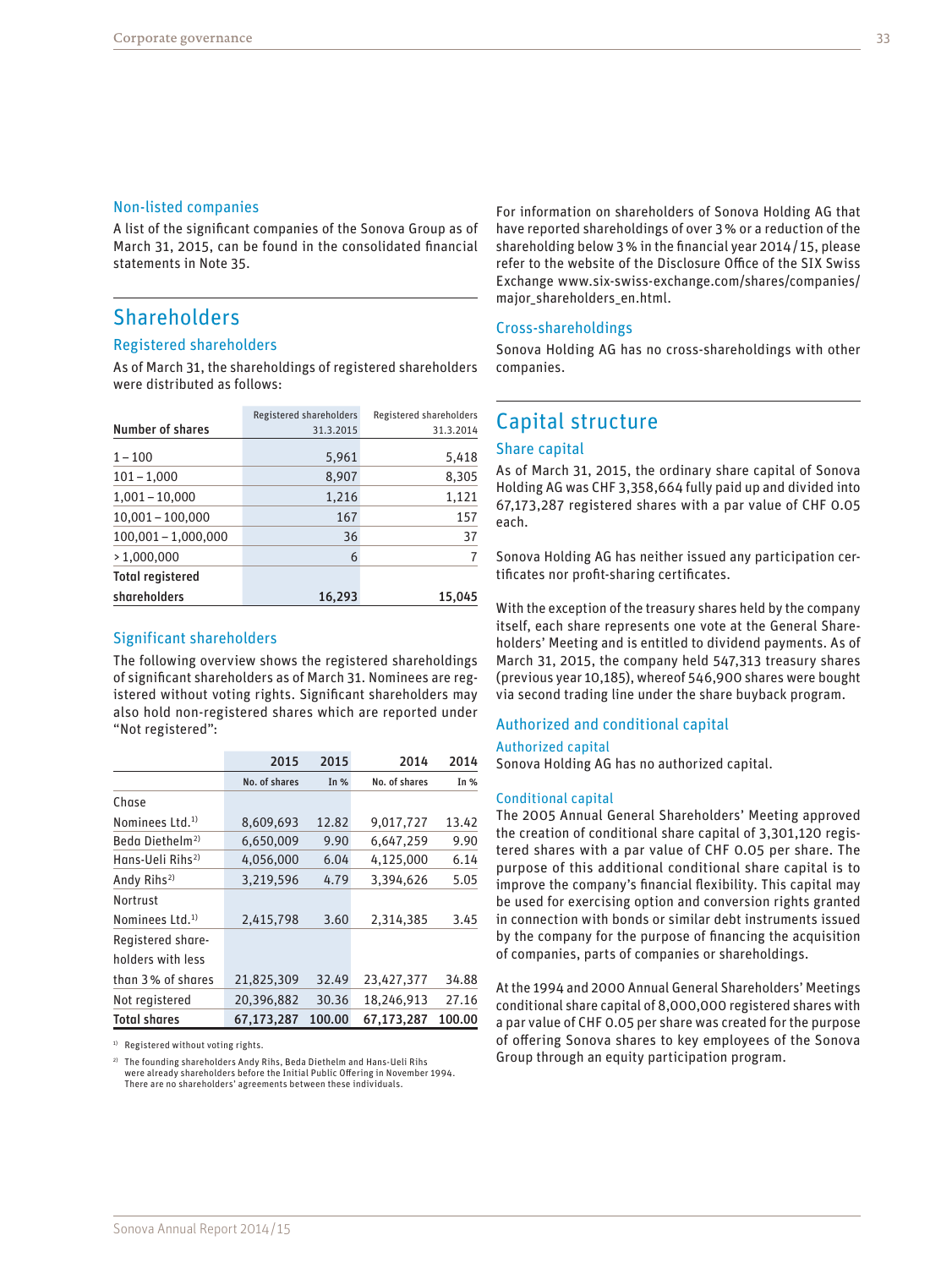#### Convertible bonds and options

Sonova Holding AG has not issued any convertible bonds.

In the financial year 2014/ 15, a total of 272,224 options were granted as part of the Sonova Executive Equity Award Plan (EEAP). In 2013 / 14 and 2012 / 13, the number of options granted totaled 215,221 and 200,967 respectively. As of March 31, 2015, there were still 1,019,036 options outstanding (compared with 1,277,473 in the previous year). Each of these options entitles the holder to purchase one registered share in Sonova Holding AG with a par value of CHF 0.05. The EEAP is described in greater detail in the compensation report (beginning on page 46) and in Note 31 to the consolidated financial statements.

#### Changes in capital

As of March 31, the capital of Sonova Holding AG comprised the following:

|                           | 2015       | 2014       | 2013       |
|---------------------------|------------|------------|------------|
| Ordinary capital          |            |            |            |
| $(in$ $CHF)$              | 3,358,664  | 3,358,664  | 3,357,591  |
| <b>Total shares</b>       | 67,173,287 | 67,173,287 | 67,151,815 |
| Conditional capital       |            |            |            |
| $(in$ $CHF)$              | 266,107    | 266,107    | 267,180    |
| <b>Conditional shares</b> | 5,322,133  | 5,322,133  | 5,343,605  |
|                           |            |            |            |

No changes in capital took place in the financial year 2014/15.

Of the 8,000,000 maximum approved conditional shares a total of 5,978,987 shares with a par value of CHF 0.05 each have been issued prior to financial year 2014/ 15. In 2014/ 15 Sonova decided to purchase shares on the market to fulfill its obligations under the long-term incentive plans and not to issue shares out of the conditional share capital. Hence, the maximum conditional share capital reserved for long-term incentive plans remained unchanged at 2,021,013 shares.

The conditional share capital of 3,301,120 registered shares, which was created on July 7, 2005, in order to increase the company's financial flexibility, has not yet been used.

#### Share buyback program

As announced on November 17, 2014, Sonova Holding AG initiated a share buyback program with a maximum overall value of CHF 500 million. The shares are repurchased via a second trading line over a period of up to three years until the end of 2017. As of March 31, 2015, a total of 546,900 shares have been bought back for a total of CHF 73,579,076. The current status of the program can be found on [www.sonova.](http://www.sonova.com/en/investors/current-share-buyback-program) [com/en/investors/current-share-buyback-program](http://www.sonova.com/en/investors/current-share-buyback-program).

#### Limitations on transferability and nominee registrations

#### Limitations on transferability for each share category

To be recognized as a shareholder with full voting rights, the acquirer of shares must submit a written application for registration in the share register. The company may refuse registration in the share register if applicants do not explicitly declare that they have acquired and will hold the shares in their own name and for their own account. The company may further refuse entry of the acquirer as a shareholder or usufructuary with a voting right to the extent that the shares held by him or her would exceed 5% of the overall number of shares shown in the Commercial Register (Art. 8 para. 6 of the Articles of Association). Linked parties are considered as one person. This registration restriction does not apply to the founding shareholders. The Board of Directors may grant exceptions where there is justified cause, in which case no special quorum is required.

#### Exceptions granted in the year under review

No exceptions were granted by the Board of Directors during the reporting period.

#### Admissibility of nominee registrations

The Board of Directors can issue regulations specifying the conditions under which trustees /nominees are recognized as shareholders with voting rights (Art. 8 para. 5 of the Articles of Association).

#### Procedure and conditions for cancelling statutory privileges and limitations on transferability

A resolution of the General Shareholders' Meeting approved by a relative majority of the votes cast is sufficient for cancellation.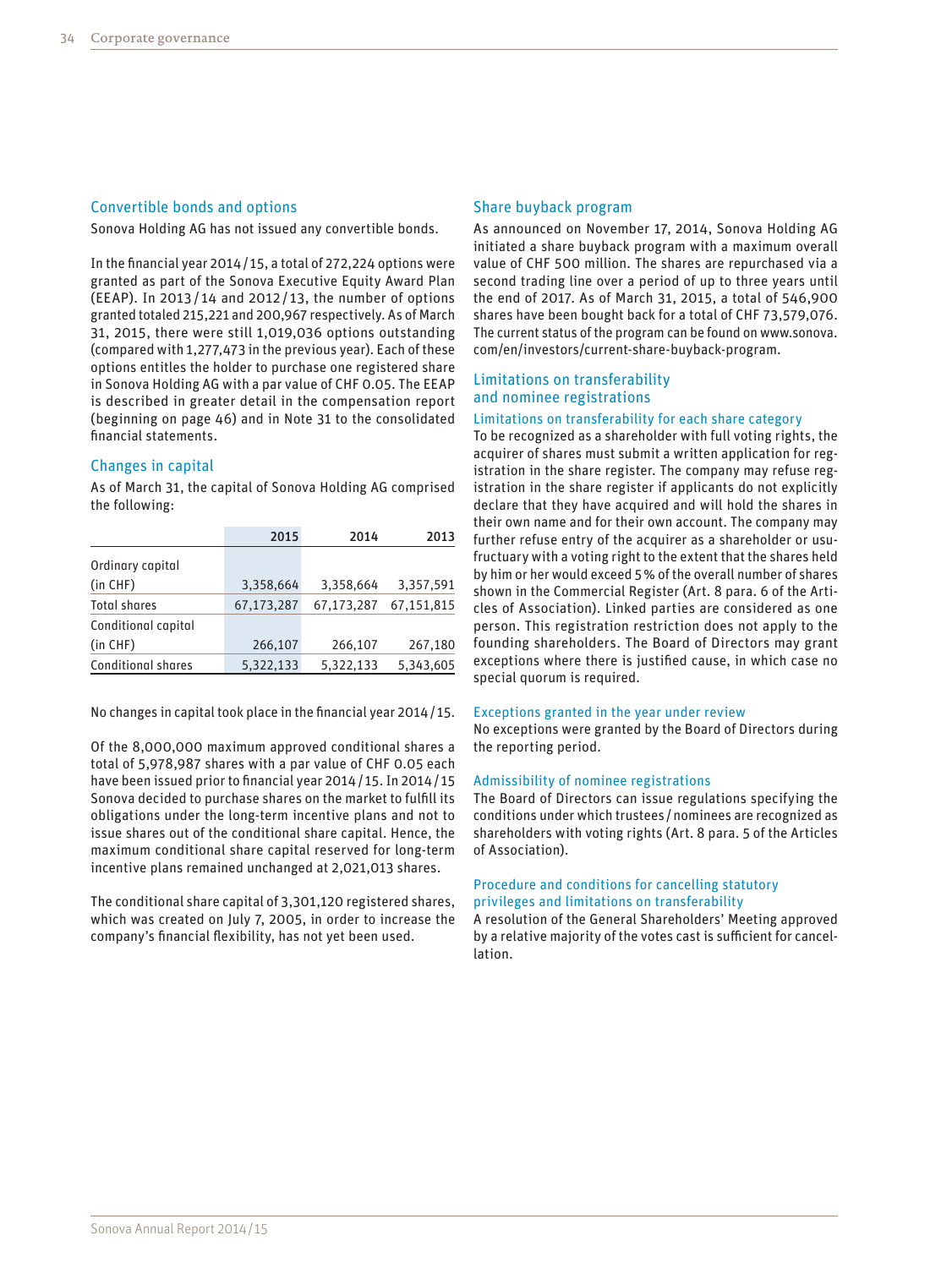# Board of Directors

#### Introduction

The Board of Directors of Sonova Holding AG sets the overall direction and supervision of the management (see Art. 716a para. 1 of the Swiss Code of Obligations).

#### Executive management positions

No member of the Board of Directors holds an executive management position with Sonova Holding AG or any of its subsidiaries, or has held such a position in the past three years.

#### Business connections of Board members with Sonova Holding AG or its subsidiaries

Except for the transactions disclosed in Note 29 to the consolidated financial statements, there are no business connections between individual Board members, including companies or organizations represented by them, and Sonova Holding AG.

#### Other activities and vested interests

Except as disclosed in the biographies of the members of the Board of Directors, no member of the Board of Directors holds any position in a governing or supervisory body of any important private or public sector organization, institution, or foundation; none holds any permanent management or consultancy position with an important interest group, or any public or political office.

#### Mandates outside Sonova Holding AG

No member of the Board of Directors may hold more than four additional mandates in listed companies and in total no more than six additional mandates. The following mandates are not subject to these limitations:

- Mandates in companies which are controlled by Sonova or in companies which control Sonova;
- Up to 10 mandates held at the request of Sonova or companies controlled by Sonova;
- Up to 6 mandates in associations, charitable organizations, foundations, trusts, and employee welfare foundations.

For further details please see Art. 30 of the Articles of Association: [www.sonova.com/en/investors/articles-association.](http://www.sonova.com/en/investors/articles-association)

### Elections and terms of office

#### Election procedure and limits on the terms of office

The Articles of Association of Sonova Holding AG state that the Board of Directors must consist of a minimum of three and a maximum of nine members. The members of the Board of Directors are elected by the shareholders at the General Shareholders' Meeting.

Re-elections for successive terms are possible. Members of the Board of Directors shall retire automatically at the first General Shareholders' Meeting following their seventieth birthday. In exceptional cases the Board of Directors can make an exemption. Such an exemption was made in the case of Andy Rihs extending his term until the 2015 Annual General Shareholders' Meeting.

#### First election and remaining term of office

The following overview shows the date of first election. The Articles of Association require that the term of office of a Board member ends after completion of the next ordinary Annual General Shareholders' Meeting. As a consequence, each member of the Board will have to be re-elected annually at the Annual General Shareholders' Meeting. The 2014 Annual General Shareholders' Meeting elected Stacy Enxing Seng for a first term and re-elected all previous board members.

| Name                     | Position      | First elected |
|--------------------------|---------------|---------------|
| Robert F. Spoerry        | Chairman      | 2003          |
| <b>Beat Hess</b>         | Vice Chairman | 2012          |
| <b>Stacy Enxing Seng</b> | Member        | 2014          |
| Michael Jacobi           | Member        | 2003          |
| Andy Rihs                | Member        | 1985          |
| Ronald van der Vis       | Memher        | 2009          |
| Anssi Vanjoki            | Member        | 2009          |
| Jinlong Wang             | Member        | 2013          |
| John J. Zei              | Member        | 2010          |

#### Robert F. Spoerry

(born 1955, Swiss citizen) has been Chairman of the Board of Sonova Holding AG since March 30, 2011, and a non-executive member of the Board since 2003.

Robert F. Spoerry is also Chairman of the Board of Mettler-Toledo International Inc., a leading global manufacturer and marketer of precision instruments and related services for use in laboratory, manufacturing, and food retailing applications. He joined Mettler-Toledo in 1983 and was CEO from 1993 to 2007. He led the buyout of Mettler-Toledo from Ciba-Geigy in 1996, and the company's subsequent Initial Public Offering on the New York Stock Exchange (NYSE) in 1997. In 1998, he was nominated Chairman of the Board.

Robert F. Spoerry graduated in mechanical engineering from the Swiss Federal Institute of Technology (ETH) in Zurich, Switzerland, and holds an MBA from the University of Chicago.

Other activities:

- Vice Chairman of the Board of Geberit AG
- Member of the Board of Conzzeta Holding AG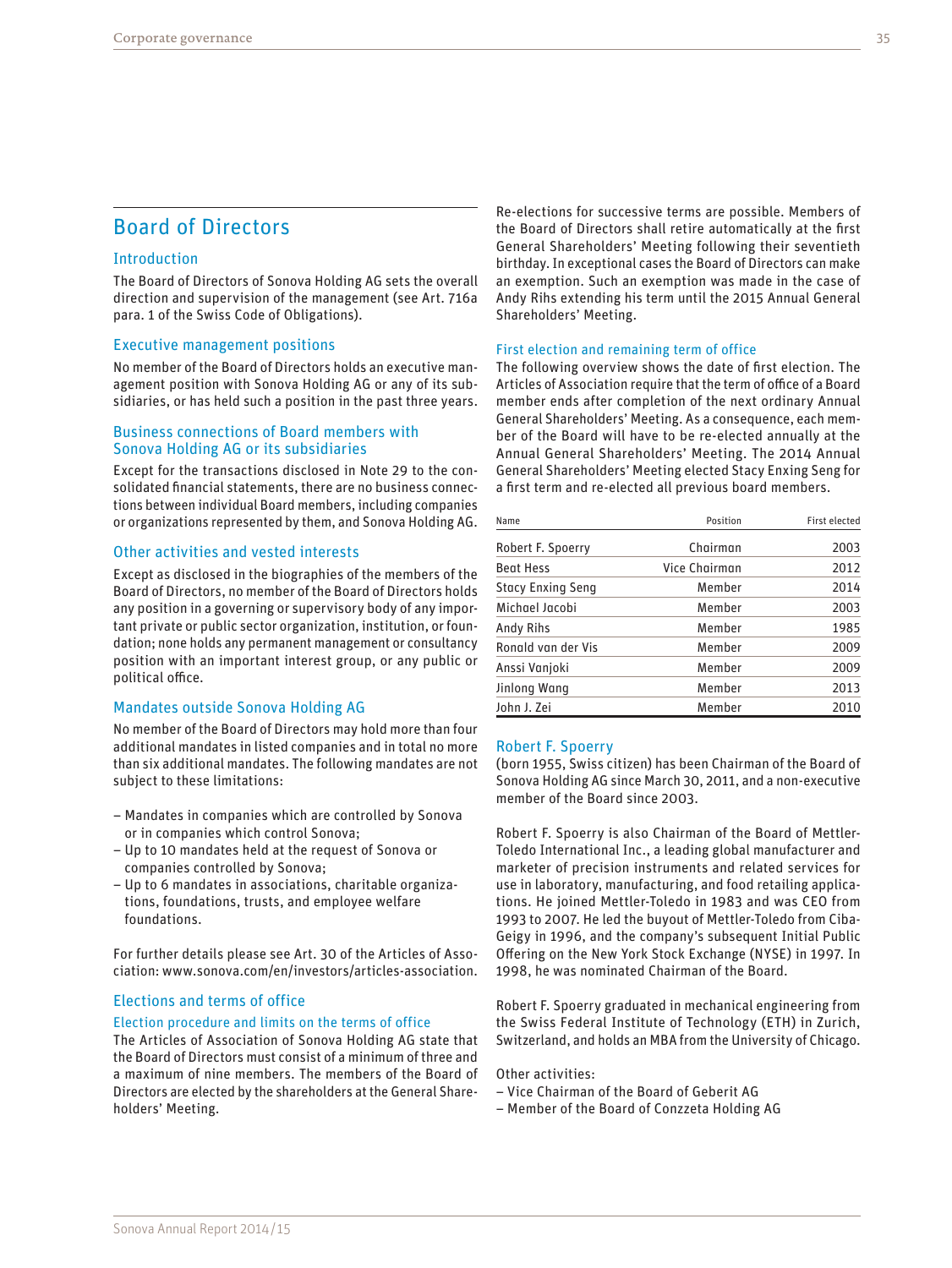#### Beat Hess

(born 1949, Swiss citizen) has been Vice Chairman of the Board of Sonova Holding AG since June 19, 2012.

From 1988 to 2003, he served as General Counsel of ABB Group and, from 2003 to 2011, as Group Legal Director and member of the Group Executive Committee of Royal Dutch Shell plc.

Beat Hess studied at the Universities of Geneva, Freiburg, and Miami, is an attorney-at-law and holds a Ph.D. in Law.

Other activities:

– Member of the Board of Directors of Nestlé S.A.

– Vice Chairman of the Board of Directors of Holcim Ltd.

#### Stacy Enxing Seng

(born in 1964, US citizen) most recently served as an Executive in Residence for Covidien, as well as President of Covidien's Vascular Therapies division. Stacy Enxing Seng joined Covidien in July 2010 through its acquisition of ev3 where she was a founding member and executive officer responsible for leading ev3's Peripheral Vascular Division from inception. She has also held various positions at Boston Scientific, SCIMED Life Systems Inc., Baxter Healthcare and American Hospital Supply.

Stacy Enxing Seng received a Master of Business Administration from Harvard University and has a Bachelor of Arts in Public Policy from Michigan State University.

Other activities:

- Member of the Board of Directors of Solace Therapeutics, Inc.
- Member of the Board of Directors of Hill-Rom Holdings, Inc.

#### Michael Jacobi

(born 1953, Swiss and German citizen) has worked as an independent consultant since 2007.

From 1996 to 2007, he was CFO and member of the Executive Committee of Ciba Specialty Chemicals Inc. Prior to this, since 1978, Michael Jacobi held various management positions in the area of finance at Ciba-Geigy Group in Brazil, the US, and in Switzerland.

Michael Jacobi studied economics and business administration at the University of St.Gallen, Switzerland, at the University of Washington in Seattle, and at the Harvard Business School in Boston. He was awarded a Ph.D. from the University of St.Gallen in 1979.

#### Other activities:

- Member of the Board of Hilti AG
- Member of the Board of Actelion Pharmaceuticals Ltd.

– Member of the Board of Trustees of Martin Hilti Family Trust

#### Andy Rihs

(born 1942, Swiss citizen) has been member of the Board of Directors of Sonova Holding AG since its foundation in 1985. He is one of the company's founders, together with his former business partner Beda Diethelm and his brother Hans-Ueli Rihs.

In 1966 Andy Rihs joined Beda Diethelm, who had come to Phonak a year earlier as technical manager, and concentrated on the company's marketing and commercial operations. He first established a sales organization for Switzerland and later gradually built up a global distribution network. Andy Rihs managed the Sonova Group as CEO until April 2000 and again as interim CEO from April to September 2002. Under his leadership, the company grew continuously and established an outstanding reputation as a provider of technologically advanced products.

He also owns several companies that are mainly active in the real estate and cycling business, and he holds interests in various high-tech start-ups.

Andy Rihs completed his education and business training primarily in Switzerland and France.

Other activities:

– Vice Chairman of the Board of BMC Group Holding AG

#### Ronald van der Vis

(born 1967, Dutch citizen) was Executive Director of the Board and Group CEO of Esprit Holdings Limited, a global fashion and lifestyle company listed on the Hong Kong Stock Exchange, from 2009 until November 2012.

Prior to this, since 1998, he held various general management positions at Pearle Europe, the world's leading optical retailer. He was CEO of the Pearle Europe group from 2004 to 2009.

Ronald van der Vis graduated from the Nyenrode Business University in the Netherlands and received his Master's degree in business administration from the Manchester Business School in the UK.

#### Other activities:

- Operating partner of private equity portfolio companies
- Chairman of the Board of Miktom Topco (Basic Fit International) B.V.
- Chairman of the Investor Board Pharmacies of Mediq N.V.
- Member of the Board of Directors of Douglas Holding AG
- Member of the Board of Directors of Beter Bed Holding N.V.
- Member of the Board of Directors of Macintosh Retail Group N.V.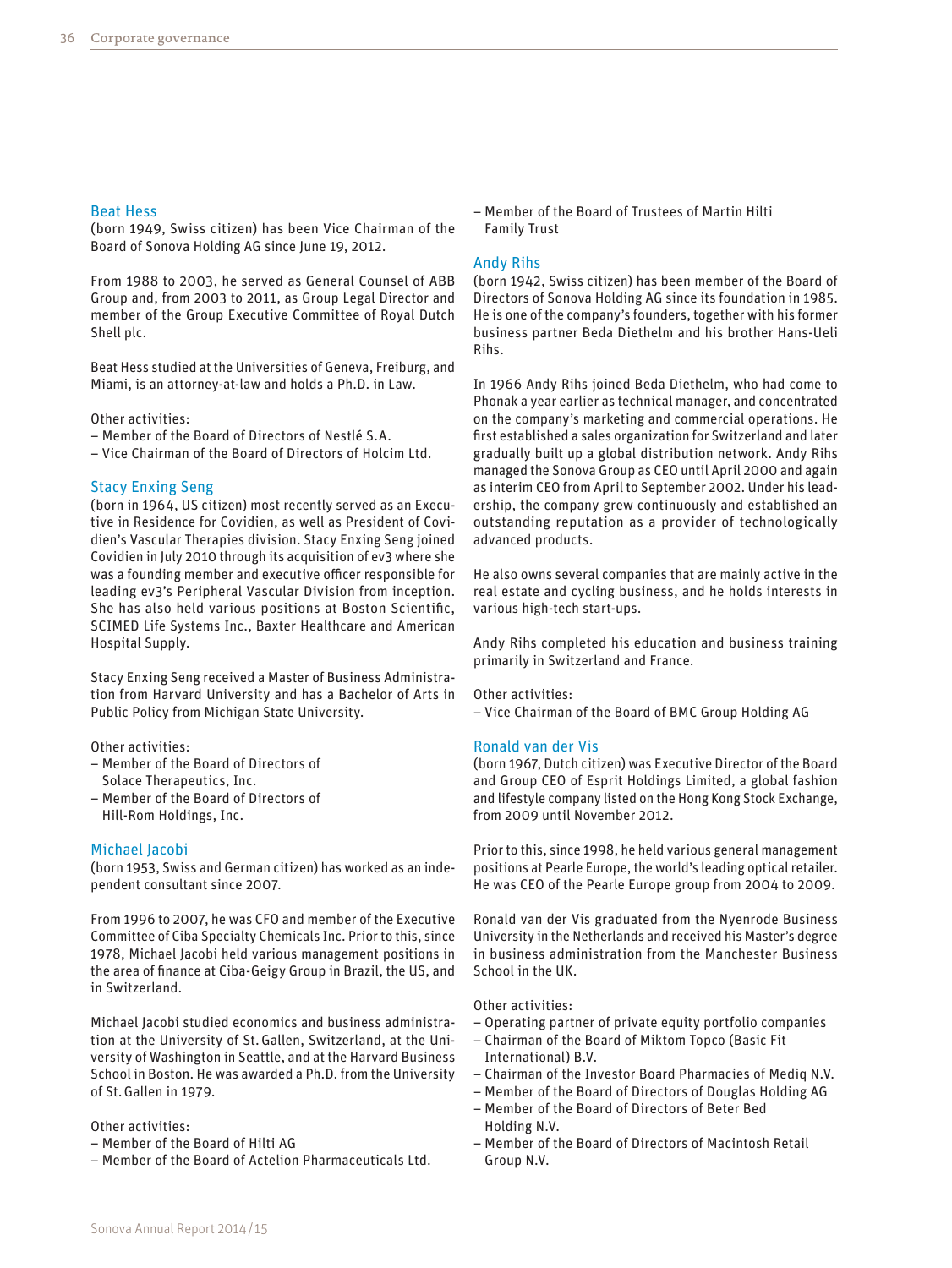

From left to right: Beat Hess, Jinlong Wang, Stacy Enxing Seng, Anssi Vanjoki, Robert F. Spoerry, Andy Rihs, Ronald van der Vis, John J. Zei, Michael Jacobi

#### Anssi Vanjoki

(born 1956, Finnish citizen) is Professor at Lappeenranta University of Technology and Individual Multicontributor of RKBS Oy, a technology start-up investment company. He was Executive Vice President and General Manager of Nokia until March 2011 and member of the Nokia Group Executive Board from 1998 to 2011. He is also Chairman of the Board of Amer Sports Corporation, one of the world's leading suppliers of sports equipment and owner of Salomon, Atomic, Wilson, Precor, and Suunto brands.

Anssi Vanjoki has a Master's degree in business administration from the Helsinki School of Economics and Business Administration.

Other activities:

- Chairman of the Board of Amer Sports Corporation
- Chairman of the Board of Vertu Holdings Ltd.
- Chairman of the Board of Oriola-KD Oyj
- Member of the Board of Basware Corporation Oyj
- Investor and Chairman of small technology companies

#### Jinlong Wang

(born 1957, US citizen) is currently serving as an advisor to Starbucks CAP Region. He previously held a number of senior positions at Starbucks including Senior Vice President of Starbucks Corp., President of Starbucks Asia Pacific Region, Chairman and President of Starbucks Greater China Region, Head of the Law&Corporate Affairs department and Vice President International Business Development. He started his career as a government official in the Ministry of Foreign Economic Relations and Trade in China.

Jinlong Wang graduated with a Bachelor degree in International Economics and Trade from the University of International Economics and Trade in Beijing in 1982 and received his Juris Doctor degree at Columbia School of Law, Columbia University in 1988.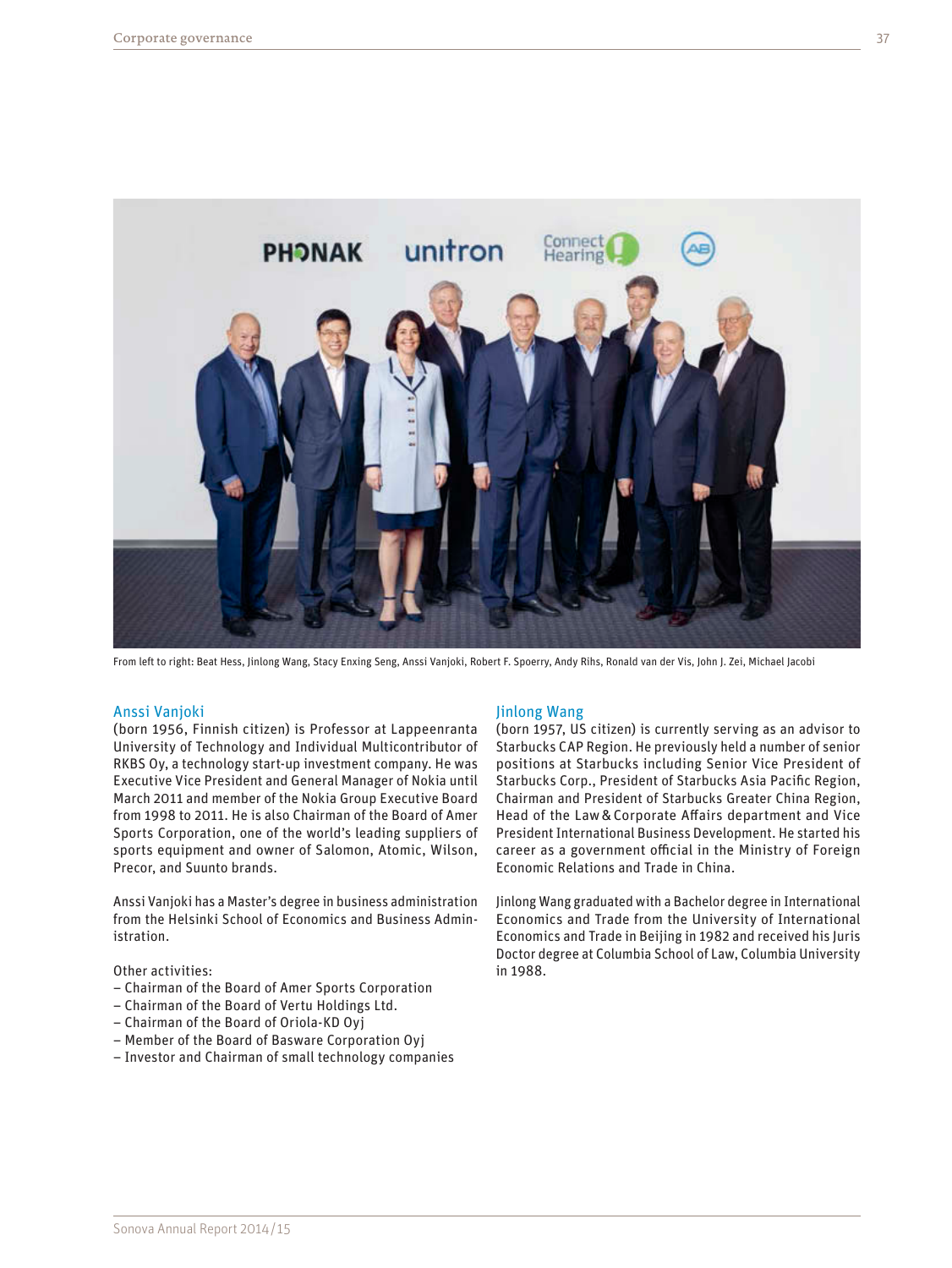#### John J. Zei

(born 1944, US citizen) was CEO of Knowles Electronics, the primary supplier of acoustic components for the hearing instruments industry, through the end of 2009. He retired as "Senior Advisor" from Knowles in 2010.

John J. Zei was previously President of Rexton, a hearing instrument manufacturer in the US, and later President and CEO of Siemens Hearing Instruments, Inc. He served three times as Chairman of the Hearing Industries Association (HIA). He also served as President of the HIA, Chairman of the hearing industry's Market Development Committee, and on the Board of the Better Hearing Institute.

John J. Zei has a law degree from Loyola University, Chicago, and a Master's degree in business administration from the University of Chicago.

#### Internal organizational structure

#### Allocation of tasks within the Board of Directors

The Board of Directors constitutes itself, except for the Chairman and the members of the Compensation Committee who must be elected by the shareholders. If the office of the Chairman or a member of the Compensation Committee is vacant, the Board of Directors appoints a replacement from among its members for the remaining term of office.

In accordance with the Organizational Regulations, the Board appoints an Audit Committee (see the Organizational Regulations available at [www.sonova.com/en/investors/organiza](http://www.sonova.com/en/investors/organizational-regulations)[tional-regulations\)](http://www.sonova.com/en/investors/organizational-regulations).

#### Tasks, and area of responsibility of Board of Directors' committees

The duties and authorities of the committees are defined in the Articles of Association (solely for the Compensation Committee), the Organizational Regulations and the Committee Charters of the Board of Directors. The committees usually meet before the Board of Directors meetings and report regularly to the Board on their activities and findings. The overall responsibility for duties delegated to the committees remains with the Board.

#### Audit Committee

Sonova Annual Report 2014/15

The members of the Audit Committee are Michael Jacobi (Chairman), Ronald van der Vis, and Anssi Vanjoki.

The duties of the Audit Committee include reviewing the performance and effectiveness of external and internal audit on behalf of the entire Board of Directors; evaluating the company's financial control systems, financial structure, and risk management control mechanisms; and reviewing the interim and annual accounts and financial statements of the Sonova Group. The Audit Committee is also kept regularly informed on the company's compliance program. The Audit Committee Charter is available at: [www.sonova.com/en/investors/com](http://www.sonova.com/en/investors/committee-charters)[mittee-charters](http://www.sonova.com/en/investors/committee-charters).

The Audit Committee meets as often as required and no fewer than four times per year. During the reporting period, the committee met four times. The Chairman of the Board of Directors was invited and attended every Audit Committee meeting.

#### Nomination and Compensation Committee

The members of the Nomination and Compensation Committee are Robert F. Spoerry (Chairman), John. J. Zei, and Beat Hess.

The Nomination and Compensation Committee supports the Board of Directors in preparing the Compensation Report, in establishing and reviewing the Company's compensation principles and guidelines and performance metrics as well as in preparing proposals to the General Shareholders' Meeting regarding the compensation of the Board of Directors and of the Management Board. The committee may also submit proposals and recommendations to the Board of Directors on other compensation-related issues. The Nomination and Compensation Committee Charter is available at: [www.sonova.](http://www.sonova.com/en/investors/committee-charters) [com/en/investors/committee-charters.](http://www.sonova.com/en/investors/committee-charters)

The Nomination and Compensation Committee meets as often as required and no fewer than three times per year. During the reporting period, the committee met four times.

#### Work methods of the Board of Directors and its committees

During the reporting period, the Board of Directors held six meetings. The table below shows the individual Board members' attendance at Board of Directors and committee meetings as well as the average length of the meetings:

|                                 | $B_0D1$          | AC <sup>2</sup> | NCC <sup>3</sup> |
|---------------------------------|------------------|-----------------|------------------|
| No. of meetings in $2014/15$    | $6^{4}$          | 4               | 4                |
| Robert F. Spoerry               | 6                | (45)            | 4                |
| <b>Beat Hess</b>                | 6                |                 | 4                |
| Stacy Enxing Seng <sup>6)</sup> | 5                |                 |                  |
| Michael Jacobi                  | 6                | 4               |                  |
| Andy Rihs                       | 6                |                 |                  |
| Anssi Vanjoki                   | 5                | 4               |                  |
| Ronald van der Vis              | 6                | 4               |                  |
| Jinlong Wang                    | 5                |                 |                  |
| John J. Zei                     | 6                |                 | 4                |
| Average meeting length          | 8 h <sup>7</sup> | 3h              | 3h               |

<sup>1)</sup> Board of Directors 5) As guest

<sup>2)</sup> Audit Committee 6) First elected at the AGM 2014<br><sup>3)</sup> Nomination and Compensation Committee <sup>7)</sup> Excluding telephone conferences

3) Nomination and Compensation Committee 4) Including telephone conferences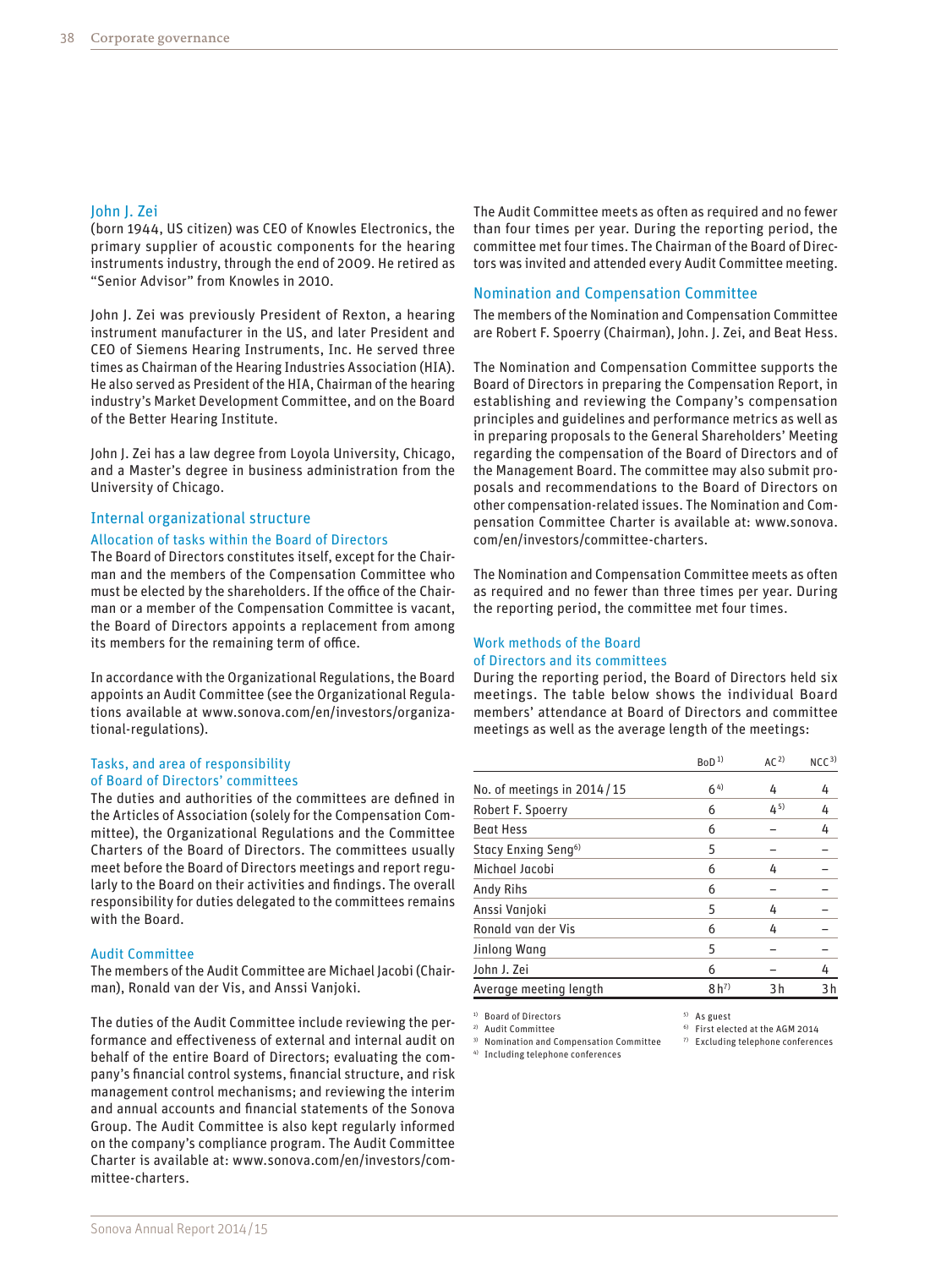Urgent business matters were discussed in various telephone conferences. In addition to formal meetings at which minutes were taken, the members of the Board of Directors or of the committees also met informally for other activities that required additional time. These included, for example, preparations for formal meetings.

The agenda for meetings of the Board of Directors and the committees is set by the respective Chairman. Any member of the Board of Directors or a committee may request a meeting or ask that an item be put on the agenda. Members of the Board of Directors and the committees are provided in advance of meetings with all relevant documents that enable them to prepare for the discussion of the items on the agenda during the meeting. The Board of Directors and its committees constitute a quorum if half of the members are present. The Board of Directors and its committees approve resolutions by a majority of members present at the meeting. In the event of an equal number of votes, the Chairman has the casting vote.

The Board of Directors works closely with the Management Board. In general, the meetings of the Board of Directors and its committees are also attended by the CEO and the CFO and, depending on the agenda, other members of the Management Board. The Board of Directors and the committees meet in executive session after every Board and committee meeting respectively. The Board of Directors consults external experts when necessary in connection with specific topics.

#### Definition of areas of responsibility

The Board of Directors of Sonova Holding AG is responsible for the overall direction of the company, except in matters reserved by law to the General Shareholders' Meeting. The Board of Directors decides on all matters that have not been reserved for or conferred upon another governing body of the company by law, by the Articles of Association, or by the company's Organizational Regulations. The division of responsibility between the Board of Directors and the Management Board is set out in detail in the company's Organizational Regulations (see: [www.sonova.com/en/investors/organiza](http://www.sonova.com/en/investors/organizational-regulations)[tional-regulations\)](http://www.sonova.com/en/investors/organizational-regulations).

#### Information and control instruments vis-à-vis the Management Board

The Management Board reports regularly to the Board of Directors and its committees. At each Board meeting, the Management Board informs the Board of Directors of the status of current business matters and financial results as well as major business transactions; it also presents relevant strategic initiatives and updates. Each year a Board of Directors meeting is reserved for presentation and discussion of the company's strategy and long term financial plan. The Board of Directors is provided with monthly consolidated sales reports providing data on revenue, average selling prices, and units for each major product, subsidiary, and market. The Board of Directors also receives on a monthly basis the financial report with the full profit and loss statement, the balance sheet, and the cash

flow statement, as well as the CEO's report on business performance, the competitive situation, updates on various initiatives, and an outlook. Telephone conferences are held as required between Board members and the CEO or CFO. Furthermore, each member of the Board of Directors may request information on all matters concerning the company.

The Head of Internal Audit, Risk&Compliance reports to the Chairman of the Audit Committee. The mandates of the Internal Audit, Risk Management and Compliance functions, along with their reporting lines and scope of activities are defined in the Internal Audit, Risk&Compliance Charter approved by the Audit Committee and the Board of Directors. Internal Audit carries out compliance and operational audits and assists the business units in attaining their goals by providing assurance from independent evaluation of the effectiveness of internal control processes. Management is responsible for the control of business risks and for compliance with laws and regulations. The Audit Committee approves the annual work plans of Internal Audit, Risk Management and Compliance and ensures that the relevant Group companies are adequately reviewed according to their risk scoring. The Audit Committee also reviews and discusses the reports on completed audits submitted by Internal Audit. Internal Audit together with business controlling monitor the implementation by Group companies of any measures necessary to address findings from previous audits and regularly reports progress to the Audit Committee.

The Group has implemented an efficient system to identify and assess strategic, operational, financial, legal, and compliance risks related to the Group's business activities. The risk management function categorizes risks by severity and probability and supports the Management Board in determining the measures necessary to address or mitigate them. In accordance with the Audit Committee Charter, the Audit Committee reviews the company's risk assessment prepared by Risk Management before it is presented to the Board of Directors. The Board of Directors approves the annual risk assessment and provides guidance from a strategic point of view. To continuously monitor key risks and their mitigation, Risk Management prepares risk status reports which are presented to the Audit Committee on a quarterly basis.

Risk Management also assumes responsibility for the internal control system (ICS) for financial reporting risks. The Board of Directors receives annual updates on the Group companies' compliance with the ICS guidelines.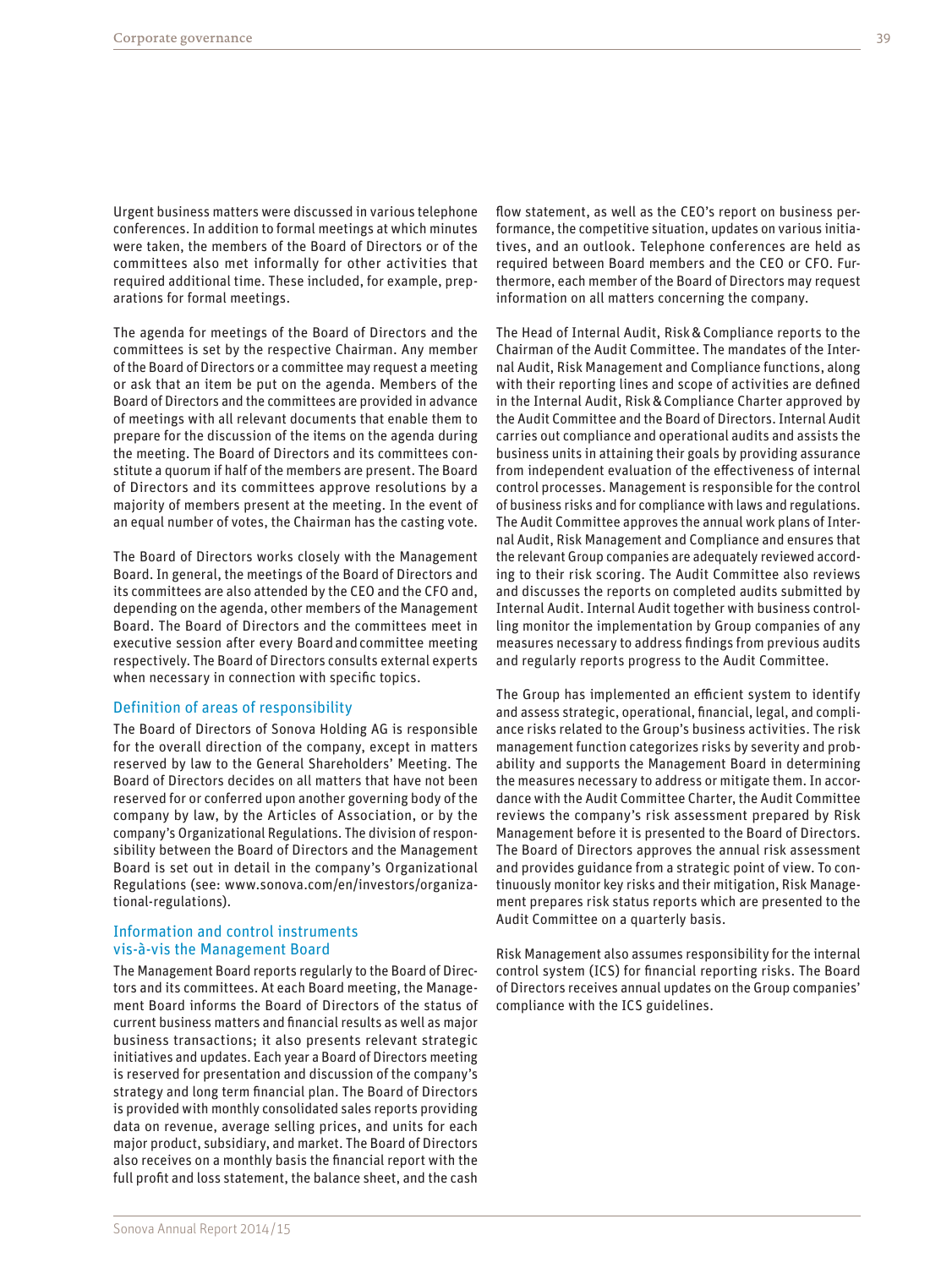# Management Board

The Management Board is responsible for the preparation, implementation, and monitoring of the strategic roadmap, the management of the members' respective Group functions, and the preparation, implementation, and delivery of the annual plan and budget. The Management Board also prepares for and executes decisions made by the Board of Directors. According to the Organizational Regulations of Sonova Holding AG, which were revised in June 2014, the Management Board is chaired by the CEO and comprises at least the CFO, plus such additional members as appropriately reflect the company's structure and activities. The members of the Management Board are proposed by the CEO and are appointed by the Board of Directors on the request of the Nomination and Compensation Committee.

#### Lukas Braunschweiler

(born 1956, Swiss citizen) joined the Sonova Group as CEO in November 2011. Before joining the company, he was CEO of the Swiss technology group RUAG. From 2002 to 2009, as President&CEO, he headed the Dionex Corporation. The California-based company, active in the life sciences industry, was listed on the Nasdaq stock exchange. Prior to this, he worked from 1995 to 2002 in various group executive positions in Switzerland and the US for Mettler Toledo, a precision instruments manufacturer.

Lukas Braunschweiler received a Master of Science in analytical chemistry (1982) and was awarded a Ph.D. in physical chemistry (1985) from the Swiss Federal Institute of Technology (ETH) in Zurich, Switzerland.

Lukas Braunschweiler is a member of the Board of Directors of the Schweiter Technology Group.

#### Hartwig Grevener

(born 1966, German citizen) joined the Sonova Group as CFO in August 2012. Before joining the company, he was Group CFO of Jet Aviation, a business group of General Dynamics. From 2001 to 2006 Hartwig Grevener was CFO for the European operations of Gate Gourmet, one of the leading global airline catering firms. His previous professional experience includes positions at Hapag-Lloyd, a German logistics group, A.T. Kearney management consultants, and BMW.

Hartwig Grevener holds a Diploma in business administration and mechanical engineering from the TU University of Berlin (1991) as well as a Ph.D. in business administration from the University of St. Gallen (1994).

#### Maarten Barmentlo

(born 1967, Dutch citizen) joined the Sonova Group as Group Vice President, Marketing in January 2011. Before joining the company, he served as Senior Vice President and General Manager for MRI (Magnetic Resonance Imaging) Systems at Philips Healthcare in the Netherlands. Maarten Barmentlo gained over 20 years of working experience within Philips covering a variety of functional areas and Business Units in the Netherlands and in the US. He was responsible in various global management positions for areas such as domestic appliances, personal care, oral health care, as well as for other consumer and professional healthcare categories. He started his career in Corporate Research at Philips.

Maarten Barmentlo received a Master's degree in physics from Utrecht University in the Netherlands and was awarded a Ph.D. in physics from Leiden University in the Netherlands.

#### Claude Diversi

(born 1964, French and Italian citizen) joined the Sonova Group in March 2005 as Managing Director of Phonak France. He was appointed Vice President Wholesale for the Region Europe and South America from May 2012, thereby joining the Management Board. Claude Diversi has an extensive track record as a sales executive with a broad experience in all disciplines of sales, including reporting, sales force management, and executing trade marketing strategies. Prior to joining Phonak, he worked in sales management positions in companies such as British American Tobacco, Dowbrands&Melitta Europe, Pillsbury, and Kraft Food France.

Claude Diversi majored in international business at the University of Paris Descartes in France.

#### Hansjürg Emch

(born 1968, Swiss citizen) joined the Sonova Group as Group Vice President, Medical in March 2011. Before joining Sonova, he was President of the Global Spine division of Synthes, the implant manufacturer. During his time at Synthes he held various positions and gained broad specialist and management skills, including experience in general management, sales, product and business development, as well as clinical and regulatory affairs in the US and Europe.

Hansjürg Emch has a Master of Science and Engineering degree from the Swiss Federal Institute of Technology (ETH) in Zurich and completed the Program for Management Development at Harvard Business School.

#### Martin Grieder

(born 1965, Swiss and British citizen) has been Group Vice President Phonak since August 2014. He joined Sonova from Nestlé, where he was Vice President and Global Head of Nestlé BabyNes. Martin Grieder joined Nestlé in 1992 and brings over 20 years of experience in senior management roles within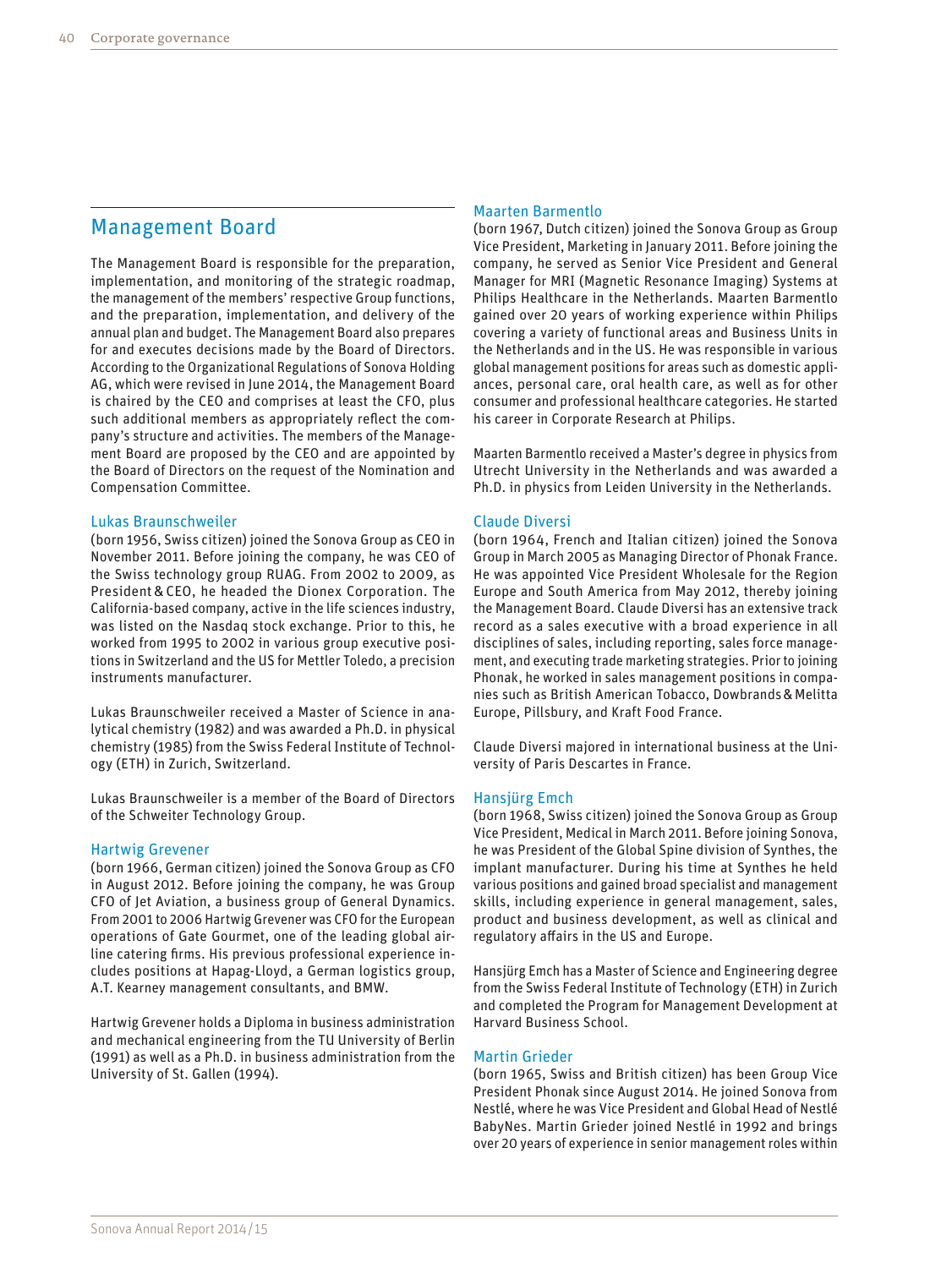

From left to right: Andi Vonlanthen, Paul Thompson, Stefan Launer, Maarten Barmentlo, Franz Petermann, Martin Grieder, Sarah Kreienbühl, Jan Metzdorff, Lukas Braunschweiler, Hartwig Grevener, Claude Diversi, Hans Mehl, Albert Chin-Hwee Lim, Hansjürg Emch

the company. His diversified cross-functional work experience in 18 countries ranges from leading the global Nespresso professional division to managing Nestlé Nespresso North America. Further senior roles at Nestlé include Vice President, Head of Finance for the Americas and Head Nestlé Group Audit as well as R&D Head for Food&Beverage systems solutions for the Nestlé Group.

Martin Grieder received a Master of Business Administration degree from IMD-Switzerland and has a Bachelor's degree in business and economics from the University of Applied Science and Arts (FHNW) in Basel.

#### Sarah Kreienbühl

(born 1970, Swiss citizen) has been Group Vice President, Corporate Human Resource Management since August 2004 and also Group Vice President, Corporate Communications since 2012. She was previously Head of Global Human Resources and member of the Executive Board of the Tecan Group in Männedorf, Switzerland. Prior to that she was a consultant with Amrop International, Zurich, Switzerland, where she did executive search projects and also introduced new assessment and management audit services. She started her career as a psychologist with Swissair, where she was involved in the selection of pilots and air traffic controllers.

Sarah Kreienbühl studied applied psychology at the University of Zurich, Switzerland, and obtained a Master's degree, followed by a number of additional qualifications in the field of human resource management and communications.

#### Stefan Launer

(born 1966, German citizen) has been Vice President Science&Technology since April 2008 and joined the Management Board in April 2013. He started his professional career at Phonak in 1995 in the Research&Development department where he held several positions, including leading R&D teams in clinical audiology, digital signal processing, microelectronics and acoustics. Today he is in charge of basic science and technology programs in various fields of hearing health care, developing core technologies, and intellectual property rights.

Stefan Launer studied physics at the University of Würzburg, Germany, and was awarded a Ph.D. in 1995 from the University of Oldenburg, Germany, for his work on modeling auditory perception in hearing impaired subjects. He was furthermore appointed as Adjunct Professor with the University of Queensland, Brisbane, Australia.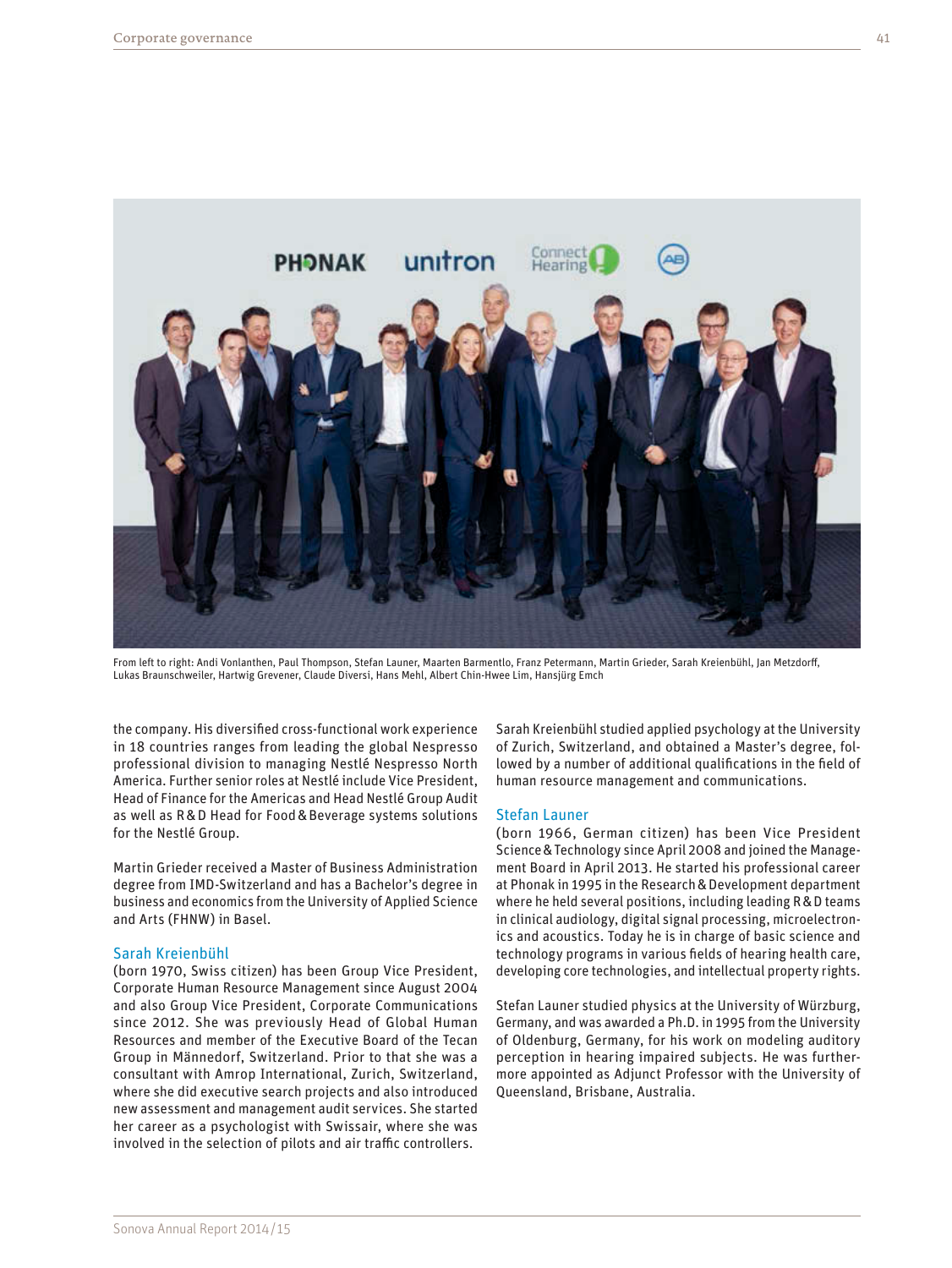#### Albert Chin-Hwee Lim

(born 1961, Singapore citizen) joined the Sonova Group as Vice President Wholesale for the Asia/Pacific region in April 2013. He joined Sonova from Medtronic where he was Vice President Business Operations, Greater China, responsible for six different business and operational functions. Previously, he was Managing Director at Medtronic in Taiwan. Albert Chin-Hwee Lim has a wealth of experience in driving growth in emerging markets. Previous professional experiences include management positions at Novartis, Merck Sharp& Dohme, and Abbott.

Albert Chin-Hwee Lim holds a Bachelor of Engineering in chemical engineering from the National University of Singapore.

#### Hans Mehl

(born 1959, German citizen) was appointed Group Vice President, Operations in April 2007. Before joining Sonova, he held various international leadership positions within the Siemens Group in the Netherlands, Singapore, USA, and Switzerland. In his last position, Hans Mehl acted as Co-Division Head of the Fire and Security business at Siemens Building Technologies in Zug, Switzerland. Between 2000 and 2003, he was CFO of Global Health Services at Siemens Medical Group in Philadelphia, USA. Before that he was a member of the executive management of Siemens Audiology Group.

Hans Mehl completed his education in business administration in Germany.

#### Jan Metzdorff

(born 1963, Danish citizen) joined the Sonova Group in 2004 and was Managing Director for Phonak UK, before moving to Unitron as Vice President International Sales in 2010. He was appointed Vice President Unitron in October 2011 and joined the Management Board effective April 2013. Having previously held leadership positions as General Manager for GN ReSound Canada and Regional Manager Asia for the Hearing Instruments Division of Philips Electronics, he has more than 15 years of experience in the hearing aid industry. He has accumulated prior international expertise with companies like Bantex, Minolta and the European Union in Japan.

Jan Metzdorff graduated with a Bachelor of Commerce (Economics) degree from Copenhagen Business School in 1987.

#### Franz Petermann

(born 1964, Swiss citizen) joined the Sonova Group in 2002 as Director Finance&Controlling. He was appointed Vice President Connect Hearing Group, effective April 2013. During his career at Sonova he has held various positions within finance&controlling and for eight months in 2011 was interim head of the global organization for Connect Hearing Group. Before joining Sonova, he was CFO of Qualiflyer Loyalty Ltd. from 1999 to 2002, before which he held management positions in different industries. In the course of his career he gained international experience working in Germany, Canada, and Hong Kong.

Franz Petermann is a graduate of the Lucerne University of Applied Sciences and Arts and received a Master's degree in business administration in the UK in 2002.

#### Paul Thompson

(born 1967, Canadian citizen) has been Group Vice President Wholesale for the Region North&Central America since March 2012. From March 2011 until July 2012, he served as interim CFO of Sonova Holding AG, having already been CFO of the Sonova Group from 2002 to 2004. From 1998 to 2001, Paul Thompson was CFO and later COO of Unitron Hearing Group. Before that he worked for Ernst&Young in Canada from 1987 to 1998 – first in auditing, and then in management consulting.

Paul Thompson studied finance and business studies at the University of Waterloo, Canada. In 1992 he became a Chartered Accountant.

#### Andi Vonlanthen

(born 1961, Swiss citizen) has been Group Vice President Research&Development since April 2012. He started his professional career at Phonak in 1984 in the area of product development, where he contributed significantly to a large number of technological innovations and product launches. As one of many innovations, he developed the first ever multimicrophone system for hearing instruments, which revolutionized the entire industry. From 2002 to 2004, he was Vice President R&D at Unitron. As of 2004 he was responsible for the Group System Integration function.

Andi Vonlanthen received a degree in electronic engineering at the School of Engineering (HTL) Brugg Windisch, Switzerland in 1984.

#### Changes in the Management Board

During financial year 2014/15 Maarten Barmentlo has decided to leave Sonova, pursuing other opportunities. Subsequently, Sonova has decided to streamline the organization and to reduce the Management Board by one member.

#### Other activities and vested interests

Except as disclosed in the biographies of the members of the Management Board, no member of the Management Board holds any position in a governing or supervisory body of any important private or public sector organization, institution, or foundation; none holds any permanent management or consulting position with an important interest group, or any public or political office.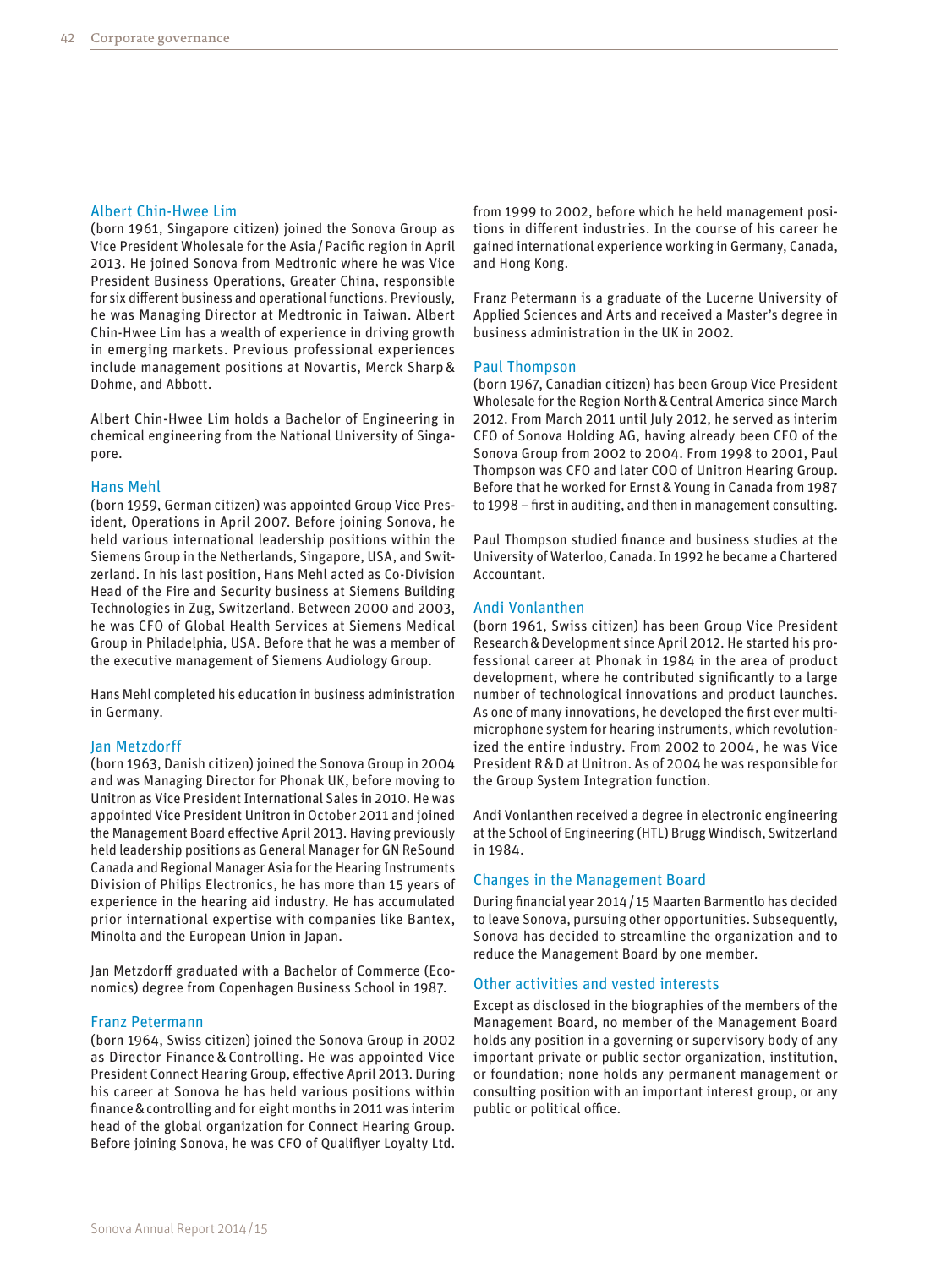#### Mandates outside Sonova Holding AG

According to Art. 30 of the Articles of Association, no member of the Management Board may hold more than one additional mandate in a listed company and in total no more than five additional mandates (all such mandates are subject to approval of the Board of Directors). Just as stipulated for the Board of Directors, some mandates are not subject to these limitations (see page 35).

#### Management contracts

The Board of Directors and the Management Board conduct business directly and have not delegated any management tasks to companies outside the Group.

#### Compensation and shareholdings

Details of Board and Management compensation are contained in the compensation report (beginning on page 46) and in Note 3.6 to the financial statements of Sonova Holding AG.

# Compensation, shareholdings and loans

See: Compensation report (beginning on page 46)

# Shareholders' participation rights

### Voting rights and representation restrictions

#### Voting rights restrictions

When exercising voting rights, no shareholder can combine, with their own and represented shares, more than 10% of the total number of shares as shown in the Commercial Register (Art. 14 para. 2 of the Articles of Association). Linked parties are considered as one person. This voting right restriction does not apply to founding shareholders. The Board of Directors may approve other exceptions if it has good reason to do so, in which case no special quorum is required.

#### Exceptions granted in the year under review

During the reporting period, no exceptions to the above-listed rules were granted.

#### Statutory rules on participation in the General Shareholders' Meeting

According to Art. 14 para. 4 of the Articles of Association, every shareholder entered in the share register with voting rights may have his shares represented by a person with written authorization from him who does not need to be a shareholder, or by the Independent Proxy. All the shares owned by a shareholder can only be represented by one person.

#### Independent Proxy and electronic voting

Andreas G. Keller was elected as the Independent Proxy by the 2014 Annual General Shareholders' Meeting for the period until completion of the 2015 Annual General Shareholders' Meeting.

For the 2015 Annual General Shareholders' Meeting, Sonova Holding AG offers shareholders the option of using an online platform and to grant proxy and provide voting instructions to the Independent Proxy electronically. The Annual General Shareholders' Meeting registration form contains all relevant information to allow shareholders to open an account on the online platform.

#### Statutory quorums

According to the amendment of the Articles of Associations at the 2014 Annual General Shareholders' Meeting, resolutions and elections by the General Shareholders' Meeting require the approval of a relative majority of the votes cast, taking voting right restrictions into account, except as otherwise provided by law or the Articles of Association.

#### Convocation of the General Shareholders' Meeting

The ordinary Annual General Shareholders' Meeting is held within six months following the close of the financial year.

Extraordinary General Shareholders' Meetings may be called as often as necessary, especially if required by law.

General Shareholders' Meetings are convened by the Board of Directors and, if necessary, by the auditors. Shareholders with voting rights, who together represent at least 10% of the share capital, may request that the Board of Directors convene an Extraordinary General Shareholders' Meeting, provided that they do so in writing and set forth the reason for the meeting.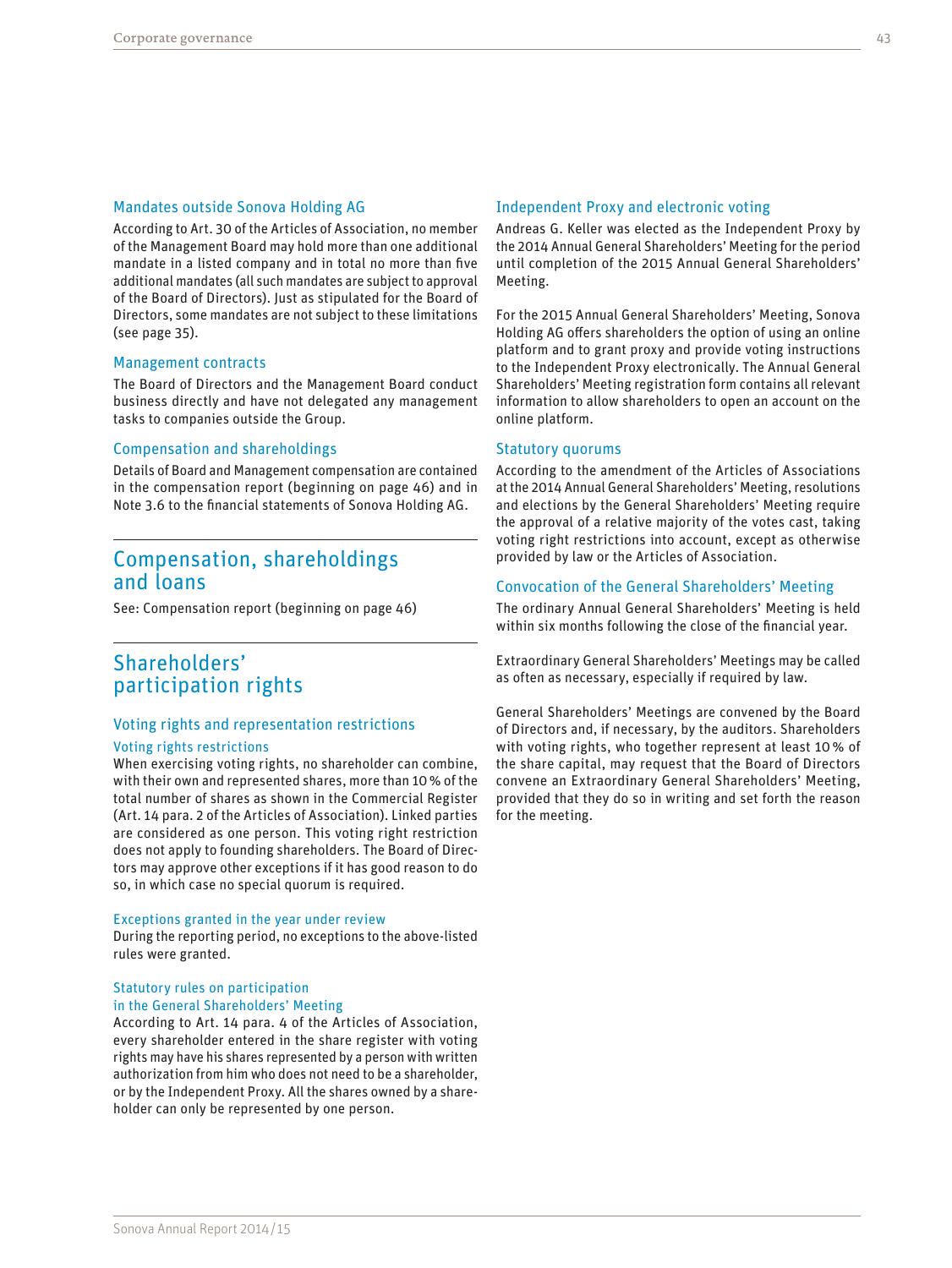#### Inclusion of items on the agenda

Shareholders with voting rights who represent at least 1% of the share capital may request that an item be put on the agenda for discussion by indicating the proposal or motion. Such requests must be addressed in writing to the Chairman of the Board of Directors no later than 60 days before the meeting.

#### Registration in the share register

For administrative reasons, the share register is closed approximately one week prior to the date of the General Shareholders' Meeting (the exact date is communicated in the invitation to the General Shareholders' Meeting). Admission cards and voting forms are sent to shareholders during this period. The shares can be traded at any time and are not blocked.

# Changes of control and defense measures

#### Duty to make an offer

The Articles of Association of Sonova Holding AG do not contain provisions for opting out or opting up. The result is that an investor who directly, indirectly, or in concert with third parties acquires shares in the company and, together with the shares he already possesses, thereby exceeds the 331⁄3% threshold of voting rights in the company is required to submit an offer for all shares outstanding, according to Swiss stock exchange law.

#### Clauses on changes of control

In case of a change of control and a related termination of employment (double trigger), unvested equity instruments granted under the EEAP vest on a pro-rata basis only.

# Securities trading policy

The Board of Directors maintains a policy to prevent corporate insiders from making use of confidential information. It institutes blocking periods to prevent insiders from trading in securities of Sonova Holding AG during sensitive time periods and requires pre-trading clearance for members of the Board of Directors, the Management Board, and selected employees.

## Auditors

#### Duration of the mandate and term of office of the lead auditor

At the Annual General Shareholders' Meeting on July 5, 2001, PricewaterhouseCoopers AG was elected auditor for Sonova Holding AG and the Sonova Group. At the 2014 Annual General Shareholders' Meeting, PricewaterhouseCoopers AG was re-elected for another one-year term. Sandra Boehm has served as lead auditor for the existing auditing mandate since June 18, 2013.

#### Fees

PricewaterhouseCoopers charged the following fees during the reporting years 2014/ 15 and 2013/ 14:

| 1,000 CHF              | 2014/15 | 2013/14 |
|------------------------|---------|---------|
| Audit services         | 1,311   | 1,254   |
| Audit-related services | 42      | 33      |
| Tax services           | 128     | 244     |
| Non-audit services     | 182     | 195     |
| <b>Total</b>           | 1,663   | 1,726   |

Audit services are defined as the standard audit work performed each year in order to issue an audit opinion on the parent company and consolidated financial statements of the Sonova Group as well as opinions on the local statutory financial accounts or statements. Also included is extra work within the audit that can only be provided by the Sonova Group auditor, such as auditing of non-recurring transactions or the implementation of new accounting policies as well as consents and comfort letters in relation to regulatory filings.

Audit-related services consist of support to the audit such as providing advice on new accounting rules; this could be provided by sources other than the auditor who signs the audit report.

Tax services consist of services in connection with compliance with tax laws.

Non-audit related services mainly consisted of consulting fees in connection with the employee shareholding program, acquisition related services and IT projects.

The values of audit, audit-related, tax, and non-audit services are in line with ratios suggested by commonly applied good practice standards that relate to the independence of auditors. A formal policy issued by the Audit Committee is in place that regulates all non-audit assignments of the auditors.